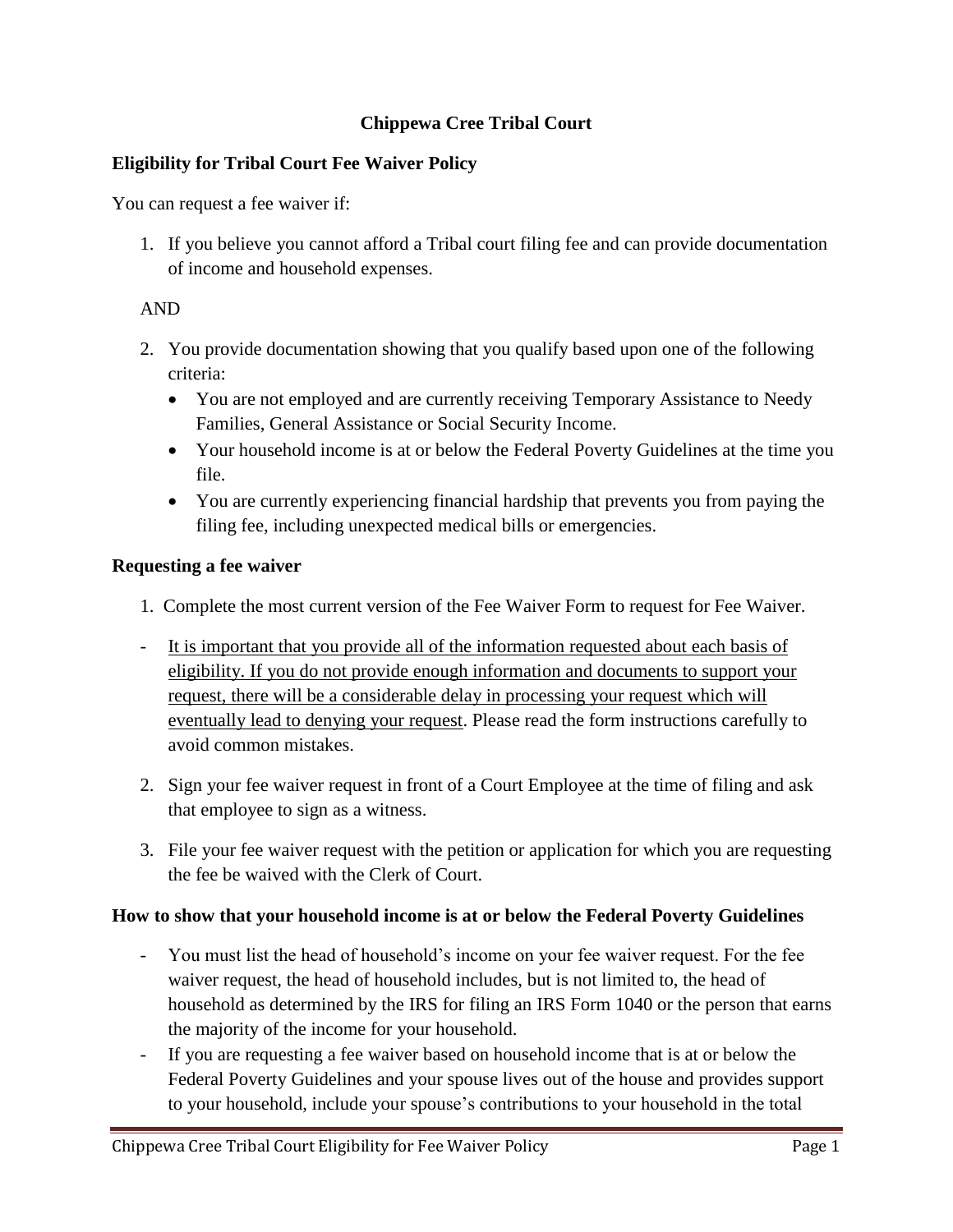additional income or financial support section. If your spouse living out of the home is unemployed and is supported by you, state that on the form. If your spouse lives out of the home and provides no support to your household, please include a statement explaining the situation.

We will consider homelessness when reviewing a fee waiver request. If you receive services from a homeless shelter, please include a currently dated letter from the shelter. The letter should be on the shelter's letterhead, include a statement that you receive services from the shelter, and be signed by a shelter employee attesting to your situation. If you are homeless but do not reside in a shelter, please include an affidavit from a member of good standing in your community who knows you and can support your claim that you are homeless and unable to pay the fee(s).

# **Federal Poverty Guidelines**

| <b>Members in the household</b> | Income   |
|---------------------------------|----------|
| 1                               | \$12,060 |
| $\overline{2}$                  | \$16,240 |
| 3                               | \$20,420 |
| $\overline{4}$                  | \$24,600 |
| 5                               | \$28,780 |
| 6                               | \$32,960 |
| 7                               | \$37,140 |
| 8                               | \$41,320 |

#### **How to show that you have a financial hardship**

- Include a detailed description of why you have financial hardship on the form and provide evidence.
- If you cannot provide evidence of financial hardship, include in your description an explanation of why you cannot provide evidence. It is always advisable to include an affidavit from a member of good standing in your community who knows you and can provide more insight into your situation.
- If you lost all forms of evidence in a natural disaster, fire, robbery, or through other means, include an explanation in your description. Please provide a copy of a police report, insurance claim or other report, if available, to support your claim.

#### **Determining who counts toward your household size and income**

You count someone as part of your household size if that person is: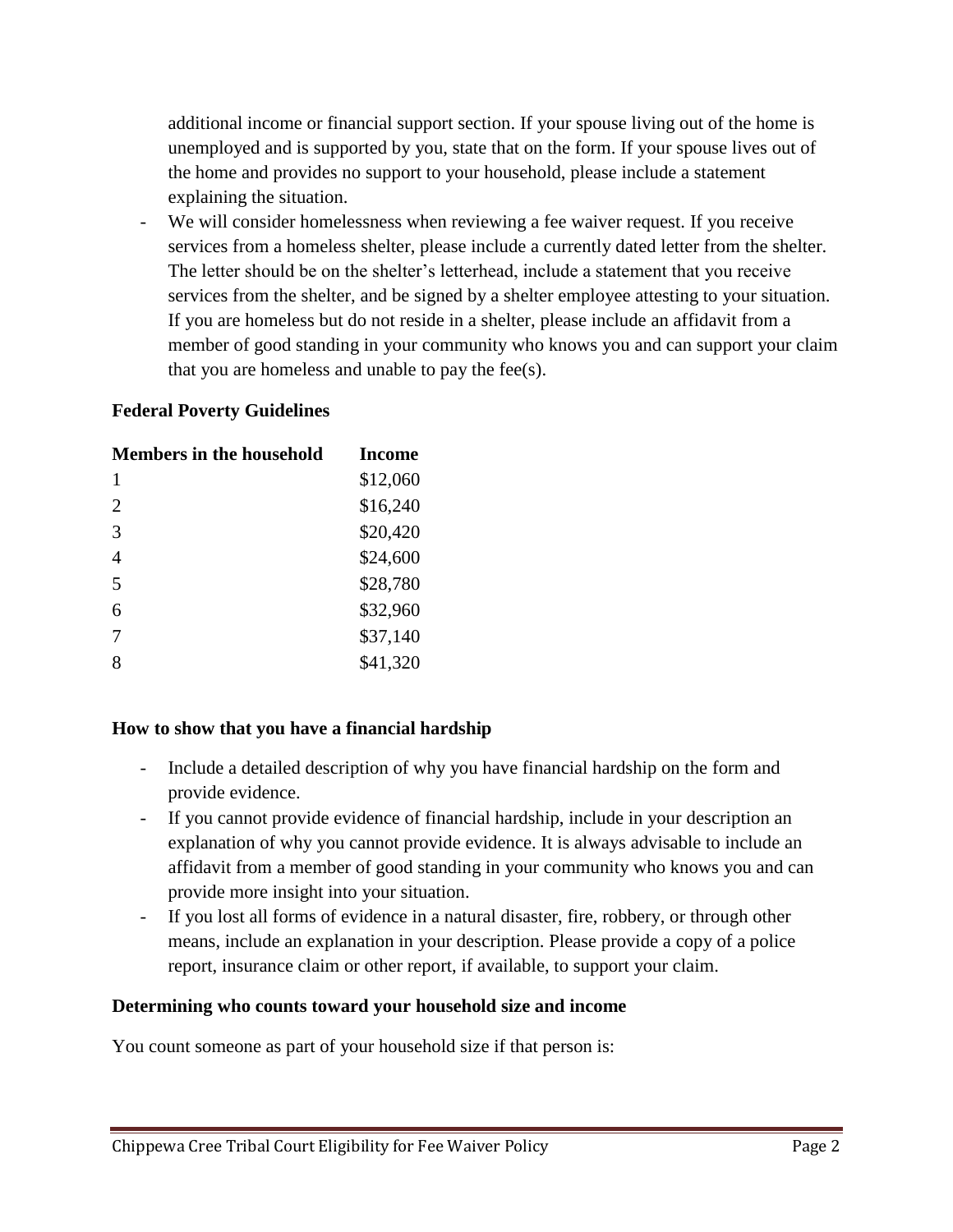- You, the head of your household (if not you). If the child (under 21 years of age) is applying individually, provide the information of the primary custodial parent;
- Your spouse living with you (if you are separated or your spouse is not living with you, do not include your spouse); or
- Any of the following family members who live with you: Your children or legal wards, who are unmarried and under 21 years of age;
- Your children or legal wards, who are unmarried and are at least 21 years of age but under 24 years of age, are full-time students, and who live with you when not at school;
- Your children or legal wards, who are unmarried and for whom you are the legal guardian because they are physically or developmentally disabled or mentally impaired to the extent that they cannot adequately care for themselves and cannot establish, maintain, or re-establish their own household;
- Your parents; and
- Any other dependents listed on your federal tax return, or on your spouse's or head of household's federal tax returns.
- You must include the annual income of your household members as part of your household income.

Example: My relative or roommate lives with me, does their income count toward my household income?

If someone lives with you but does not meet the definition of a household member as described above, do not count that person's income as part of your household income. You should count the specific amount of any financial contribution that you receive from them only if that money was used to support your household. You would list that amount under the additional income or financial support section. Example 1: If your uncle lives in your house (which you own) and paid \$1,000 towards household bills, that \$1,000 would be included under additional income or financial support because it was financial support provided to your household.

Example 2: You share an apartment with a roommate who is not a household member. You pay your own expenses, and your roommate pays his/her expenses. Your roommate's income is not part of your household income because the roommate is not financially supporting you. Therefore, you do not include the roommate's income as part of your household income.

I receive child support, but not the full amount as listed in the court order. Do I include the full amount of the child support as additional income or financial support or only what I actually receive?

Give an example of the actual amount of child support received. If there is a difference between what is stated in a court order or documentation, provide an explanation. Examples of documents